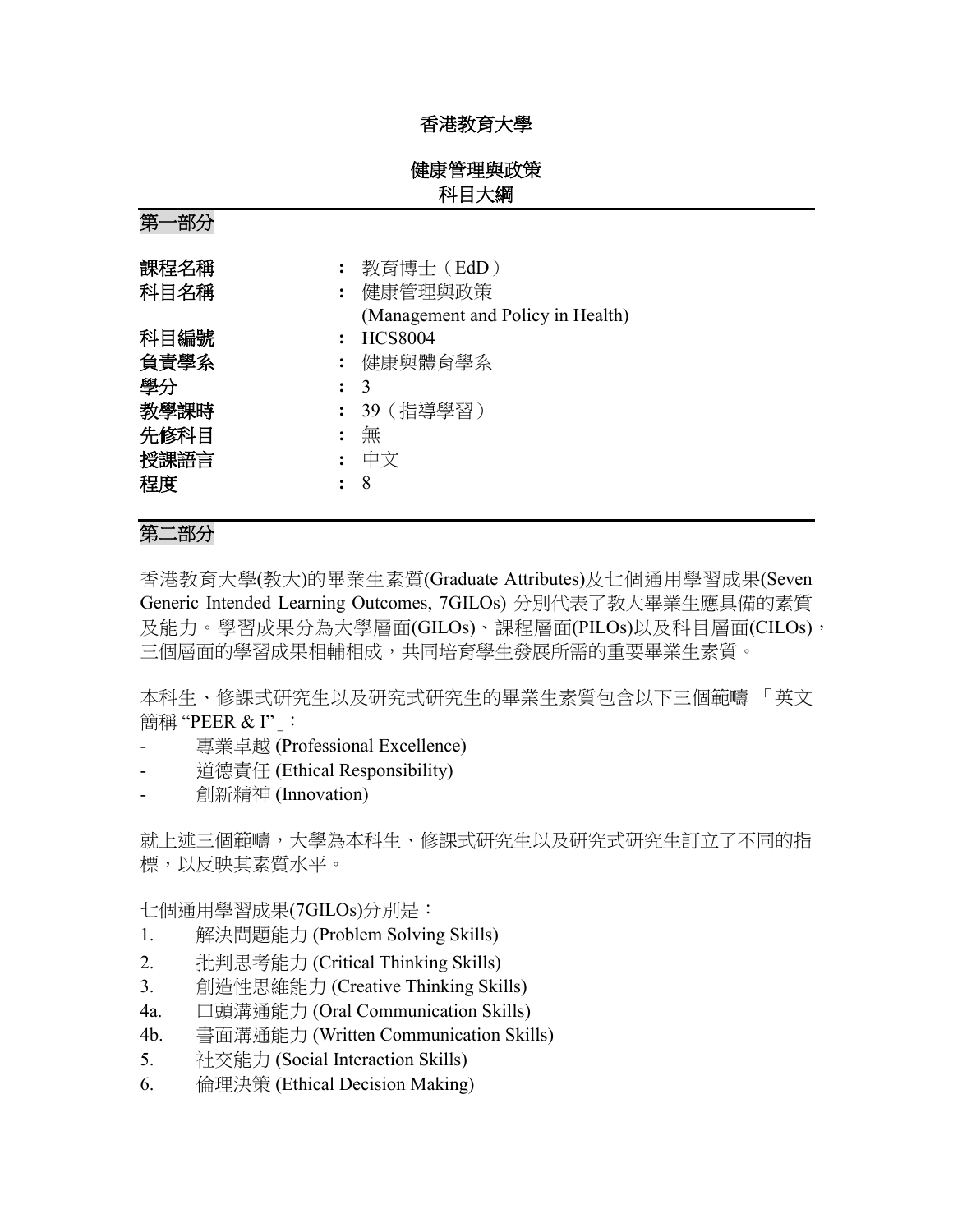7. 全球視野 (Global Perspectives)

## **1.** 科目概要

本課程旨在向學生介紹健康管理與其相關政策的基本原則和理論。完成課程後, 學生將能夠在醫療保健體系中分析、評論和應用這些原則。此外,學生亦將能夠 在提供健康相關服務或舉辦健康相關活動的環境中,針對管理和政策議題做出明 智決策。

## **2.** 預期學習成果

成功完成本課程後,學生應能夠:

- 成果一:檢視健康管理與相關政策的概念及歷史觀點;
- 成果二:批判性地闡釋健康管理與相關政策的關鍵原則和理論;
- 成果三:批判性地評估管理及政策的理論在醫療保健體系中的相關性和應用;
- 成果四:批判性地評估醫療保健體系中的主要管理與政策問題,並提出解決這些 問題的策略/解決方案。

#### **3.** 內容、預期學習成果及教與學活動

| 教授内容            | 預期學習       | 教與學活動          |
|-----------------|------------|----------------|
|                 | 成果 (CILOs) |                |
| 健康管理與相關政策的概念及其歷 | 成果一        | 講課、小組討論、學生組織的研 |
| 史發展             |            | 討會、案例研究、同儕互評   |
| 適用於健康環境的管理和政策的主 | 成果二        |                |
| 要原則和主要理論        |            |                |
| 醫療保健管理與政策制定模式及其 | 成果一        |                |
| 理論基礎            | 成果二        |                |
|                 | 成果三        |                |
| 探究健康環境中的管理與政策問題 | 成果一        |                |
| 及其策略的形成         | 成果二        |                |
|                 | 成果三        |                |
|                 | 成果四        |                |

# **4.** 評核

| 该課業<br>Ξ. | 佔比重<br><b>Thea</b> | 預期學習<br>成果<br>(CHLOS) |
|-----------|--------------------|-----------------------|
| 道体        | $10\%$             | 一个一<br>ΗV<br><b>H</b> |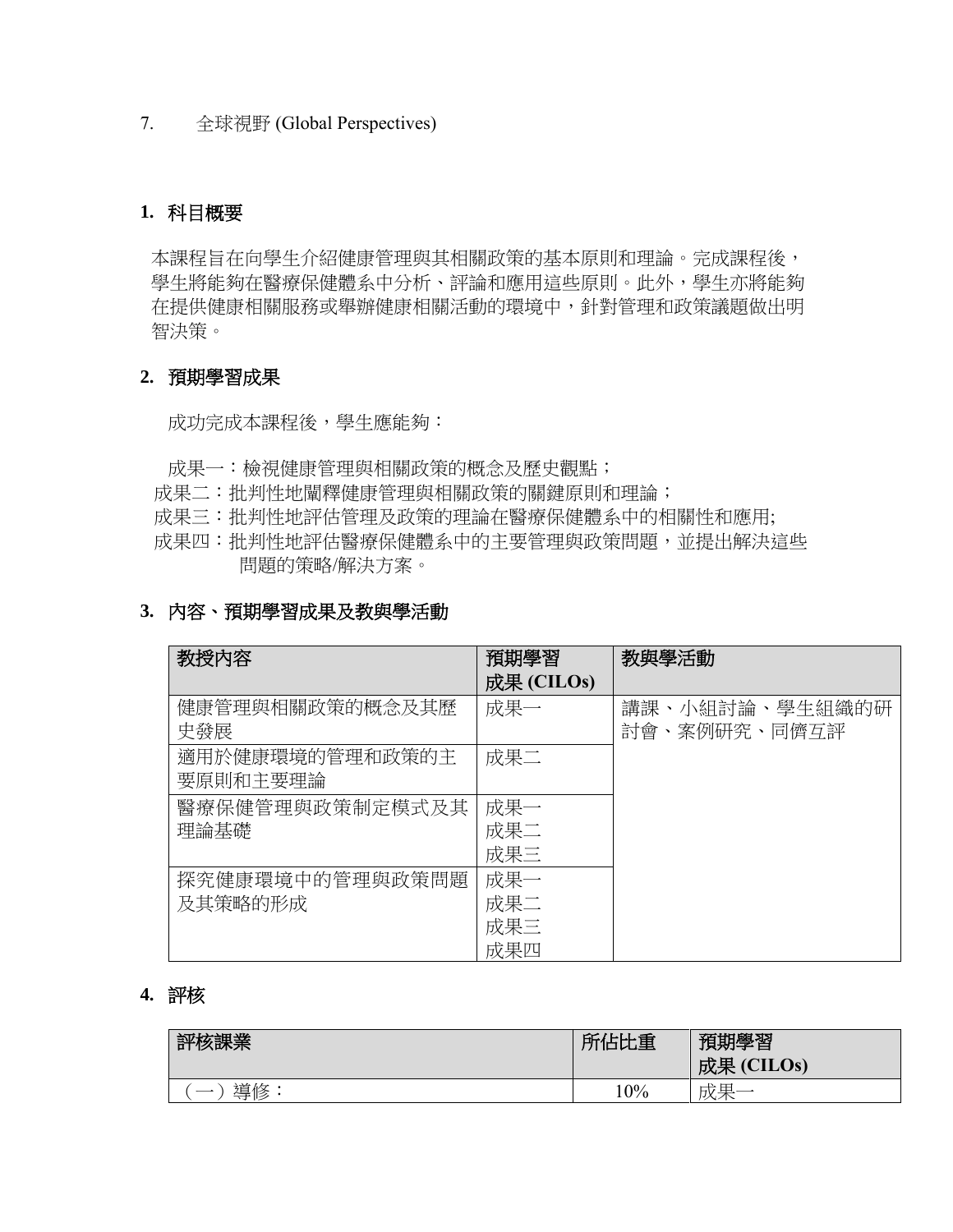| 學生須與導師就課程內容涵蓋的不同主題 |     | 成果二 |
|--------------------|-----|-----|
| 進行導修。              |     | 成果三 |
|                    |     | 成果四 |
| (二)反思:             | 40% | 成果一 |
| 學生須與導師就課程內容涵蓋的不同主題 |     | 成果二 |
| 進行導修。在每一主題結束時,學生需要 |     | 成果三 |
| 基於閱讀與討論對主題進行反思。    |     | 成果四 |
| (三)論文:             | 50% | 成果一 |
| 學生須提交一篇論文,探究關於他/她自 |     | 成果二 |
| 身選擇的管理與政策議題,並提出應對策 |     | 成果三 |
| 略。                 |     | 成果四 |

## **5.** 指定教科書

無

## **6.** 推薦書目

- Mervio, M. M. (2013) *Healthcare management andeconomics: Perspectives on public and private administration.* US: Idea Group.
- Friedman, L. H., Goes, J., & Savage, G. T. (2012). *Advances in health care management. vol1-3.* Bingley: Emerald Group Publishing Ltd.

[Walshe, K](http://www.bookworld.com.au/by/kieran-walshe/). & [Smith, J](http://www.bookworld.com.au/by/judith-smith/). (2011). *Healthcare management*. UK: Open University Press.

Hancock, C. & [Emslie, S](http://www.bookworld.com.au/by/stuart-emslie/). (2008). *Issues of health care risk management.* UK: Health Care Governance Ltd.

Buse, K., Mays, N., & Walt, G. (2005). Making health policy. UK: Open University Press.

Teitelbaum J. B., & Sara, E., Wilensky, S. E. (2012)*. Essentials of health policy and law. 2nd ed.* Boston, MA: Jones & Bartlett.

#### **7.** 相關網絡資源

World Health Organisation-Management for Health Services Delivery<http://www.who.int/management/community/en/>

Australian College of Health Services Management<http://www.achsm.org.au/>